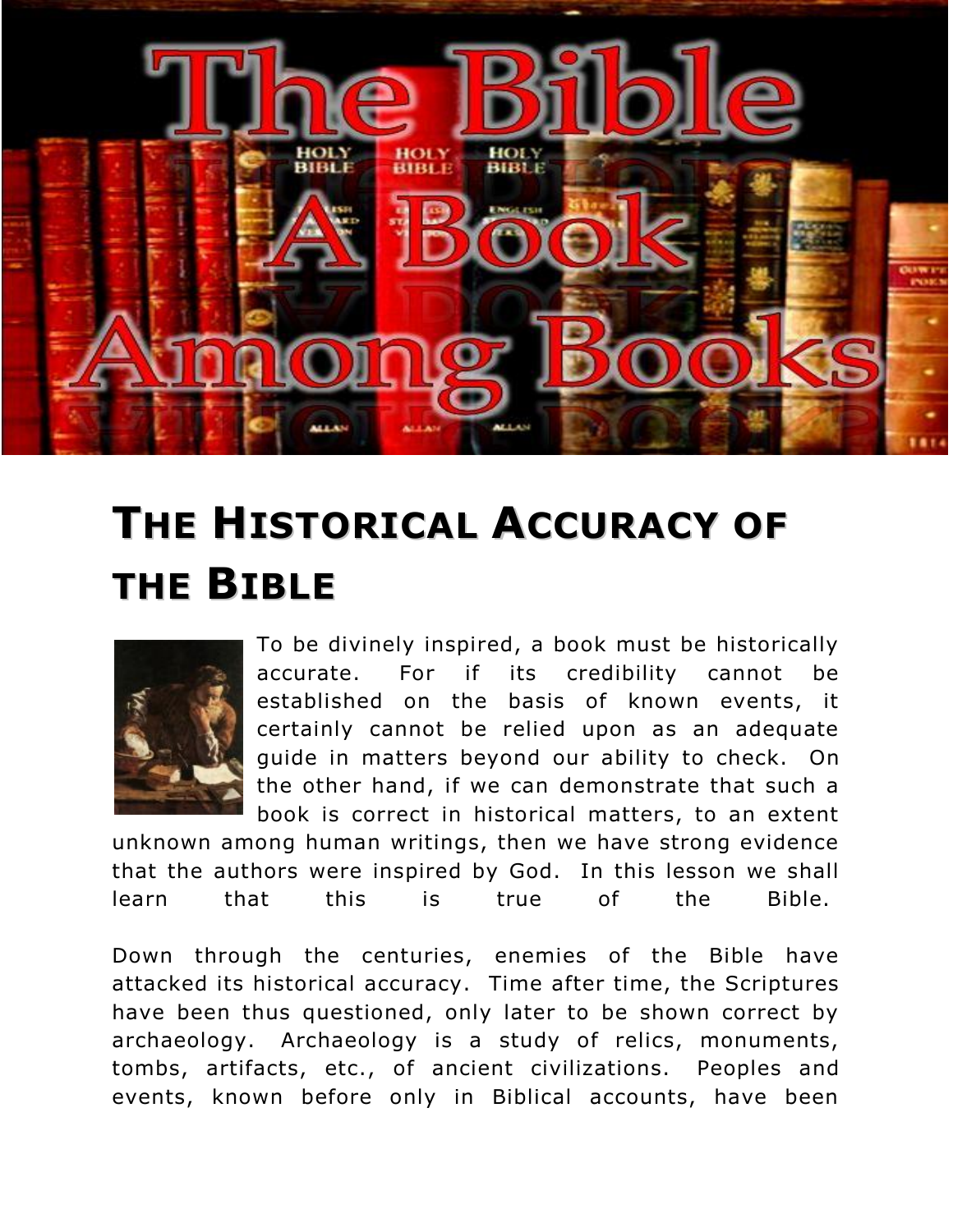brought to light by the excavations of ancient cities. Always, the Bible has been proven right. Let us consider a few of the cases of such findings:

### **GRAPES IN EGYPT:**

In Genesis 40 we are told how Joseph interpreted the dream of Pharaoh's butler. In this dream grapes are mentioned. But the ancient historian, Herodotus, states that the Egyptians grew no grapes and



drank no wine, and many therefore questioned the accuracy of the biblical account. However, paintings discovered on the ancient Egyptian tombs, show the dressing, pruning, and cultivating of the vines, and also the process of extracting the juice of grapes, as well as scenes of drunkenness. There can be little doubt then that Herodotus was wrong and the Bible right.

## **THE BRICKS OF PITHOM:**

In [Exodus 1:11,](http://biblia.com/bible/nkjv/Exodus%201.11) we are told that the children of Israel built the treasure cities of Pithom and Raamses for Pharaoh. In Exodus 5, we are informed that they made bricks first using straw, and then using stubble, because no straw was furnished them for that purpose. In 1883, Naville, and in 1908, Kyle, found at Pithom, one of the cities built by Israel, that the lower courses were built of bricks filled with good, chopped straw. The middle courses have less straw including stubble. The upper courses were made of pure clay, with no straw whatever. It is difficult to read the biblical account and not be astonished at the amazing confirmation which archaeology here has given to the Bible.

## **THE HITTITES:**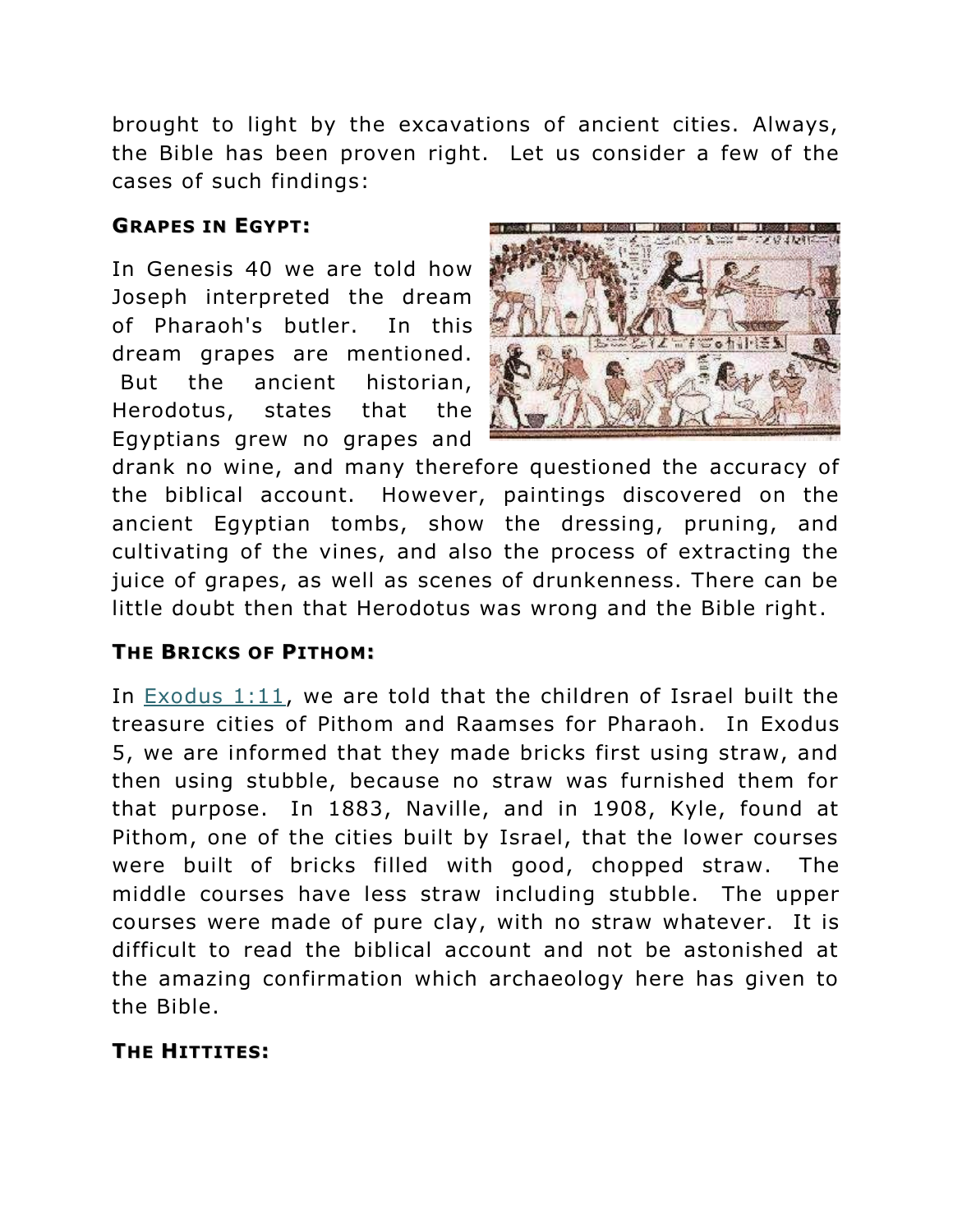Forty-eight times in the Scriptures, a people called the Hittites are mentioned. We find them blocking Israel's path as it sought to enter the promised land. We read of Uriah, the Hittite, whom David sent to his untimely death. However, in all the records of antiquity, not a reference to those people was to be found, and therefore, the skeptics attributed them to the imagination and fiction.



In 1876, George Smith, began a study of monuments at a place called Djerabis in Asia Minor. This city proved out to be old Carchemish, a capital of the ancient Hatti. We now know that the Hatti were the Hittites of the Bible, who, according to Prof. A.H. Sayce, "contended on equal terms with both Egypt and Assyria." The Hittites not only proved to be a real people,



but their empire was shown to be one of the great ones of ancient times.

#### **SARGON:**

In [Isaiah 20:1,](http://biblia.com/bible/nkjv/Isaiah%2020.1) we read, "*In the year that Tartan came unto Ashdod, (when Sargon the king of Assyria sent him)...*" This is the only mention of

King Sargon in the Bible, and the only one in ancient literature. His place in history was severely questioned on this account. But in the years, 1842-1845, P.E. Botta, uncovered the tremendous royal palace of Sargon. Among the other things discovered was an account of the siege of Ashdod mentioned in Isaiah. Once more the Bible was right, the critics wrong.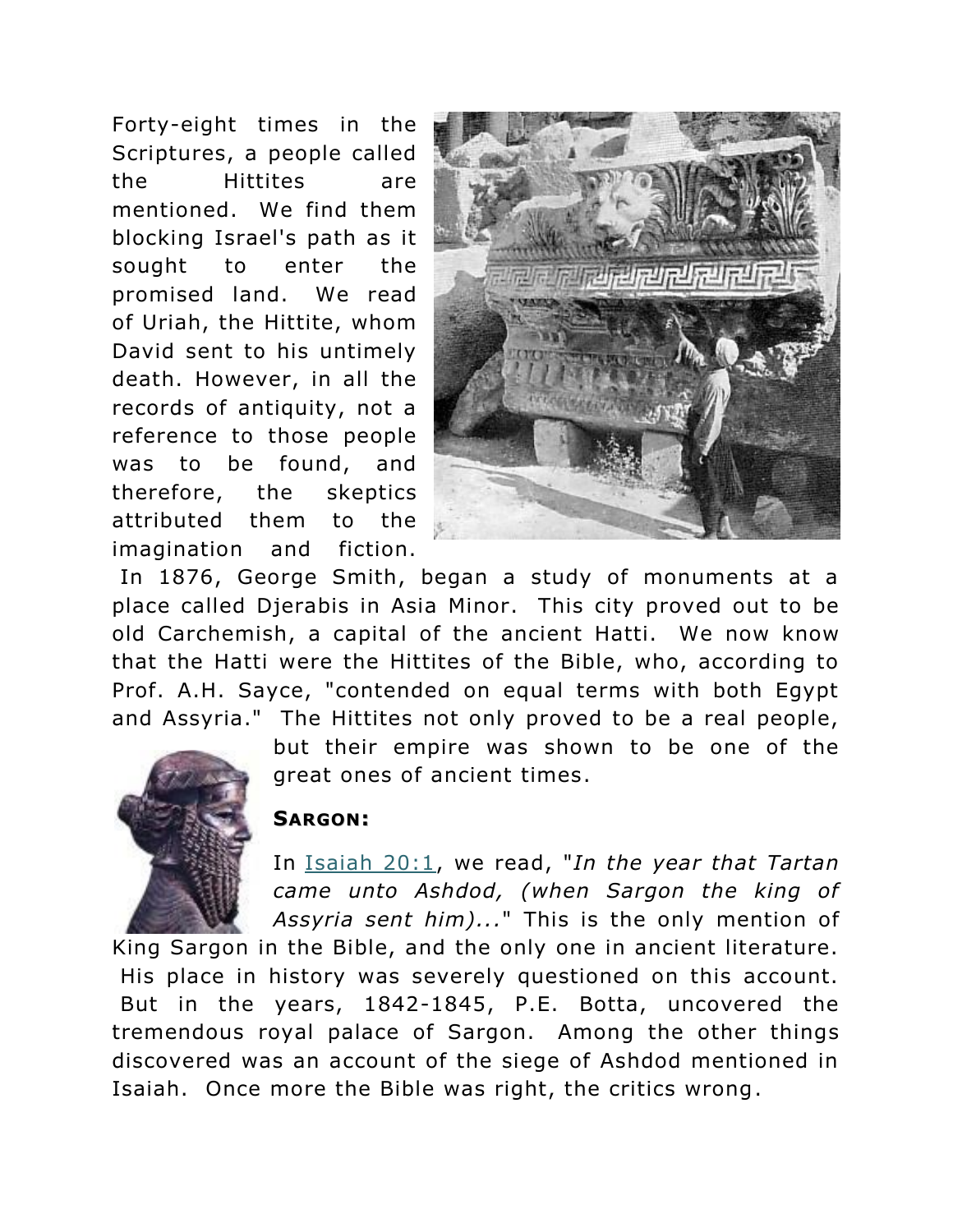#### **THE FLOOD:**

Genesis 7 and 8 tell us of the destruction of the world by a great flood. To many, the story of the flood is actually a recording of ancient myths. However, we have much evidence outside the Bible to show that the flood was a reality and that the Bible is true. Notice the flood traditions of ancient peoples. One scholar lists 88 different traditional accounts. Almost all of these agree that there was a universal destruction of the human race and all living creatures by a flood. Almost all agree that an ark or a boat was the means of escape. Almost all are in accord in saying that a seed of mankind was left to perpetuate the race. Many add that wickedness of man brought about the flood. Some even mention Noe. Several speak of the dove and the raven, and some discuss a sacrifice offered by those who were saved. To anyone familiar with the biblical account, the similarity is astounding. The universality of this tradition is such as to establish that the biblical flood was not a figment of someone's imagination.

In 1872, George Smith, discovered the now famous Babylonian flood tablets. In these, a certain person was told to build an ark or ship and to take into it seed of all creatures. He was given the exact measurements and was instructed to use pitch in sealing it. He took his family into the boat with food. There was a terrible storm which lasted six days. They landed on Mt. Nazir. He sent out a dove. It came back. He sent out a swallow. It came back. He sent out a raven and it flew back and forth over the earth. When these people were safely out of the boat, they offered sacrifice to the gods. The account differs from the Bible in some particulars, but is so much in agreement with the Scriptures as to make one wonder how the historical nature of the flood could be questioned.

Furthermore, archaeology has found positive evidence of a great flood in some ancient cities. At Susa, a solid deposit of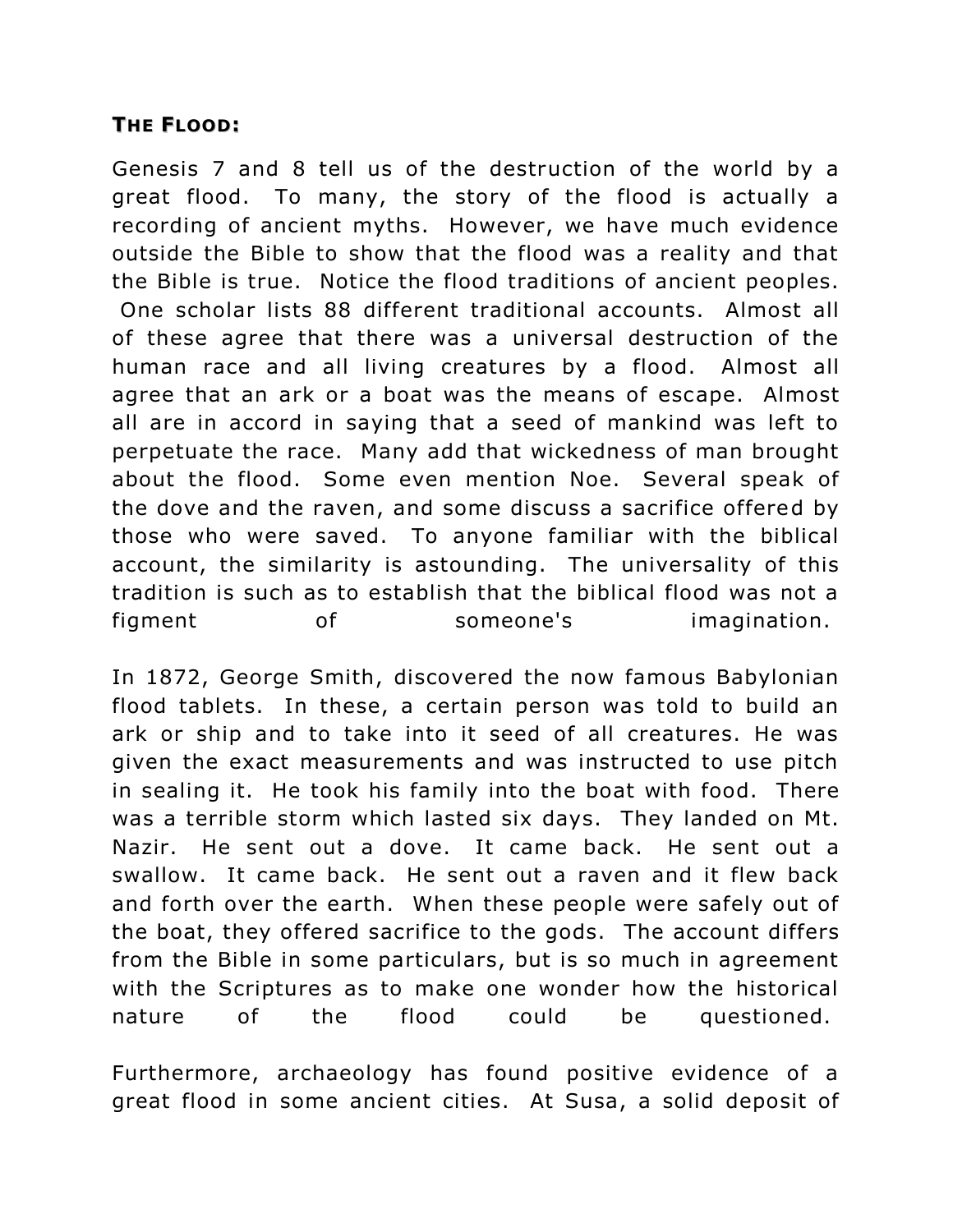earth five feet thick was found between two distinct civilizations. The nature of the deposit establishes beyond doubt that Susa was completely destroyed by a flood which was not merely local. At Ur, the ancient home of Abraham, a similar deposit of water laid clay eight feet thick was found. This deposit clearly shows that Ur was destroyed by a flood of such proportions that is must have been a vast flood such as the one of the Bible. Further evidence could be presented, but this should be sufficient to demonstrate that the Biblical flood was a reality.

## **JERICHO:**

Joshua 6, tells how Israel conquered the walled city of Jericho. For six day they marched once around the city. On the seventh day they went around it seven times. The priests blew their trumpets, the people shouted, and when they did, "*The wall fell down flat*" [\(Joshua 6:20\)](http://biblia.com/bible/nkjv/Joshua%206.20). The people then rushed strait way into the city and burned it. They took none of it to themselves. They saved Rahab who lived in a house upon the wall and who had helped them previously.

Starting in 1929, Dr. John Garstang, excavated the ruins of ancient Jericho. His discoveries corresponded remarkably with the Biblical account. Jericho, he found, had a double wall, with houses built across the two walls. This explains how Rahab's house could have been built upon a wall. He learned that the wall was destroyed by some kind of violent convulsion such as that described in the Bible, and that when the wall feel that it fell outward, down the hillside, or as the Bible says, it fell down flat. Had the wall been destroyed by the battering rams of an enemy army, the walls would have fallen inward instead of outward. Furthermore, the city had been burned. Once again, the spade of archaeology has established the accuracy of the Bible.

## **SERGIUS PAULUS, THE PROCONSUL:**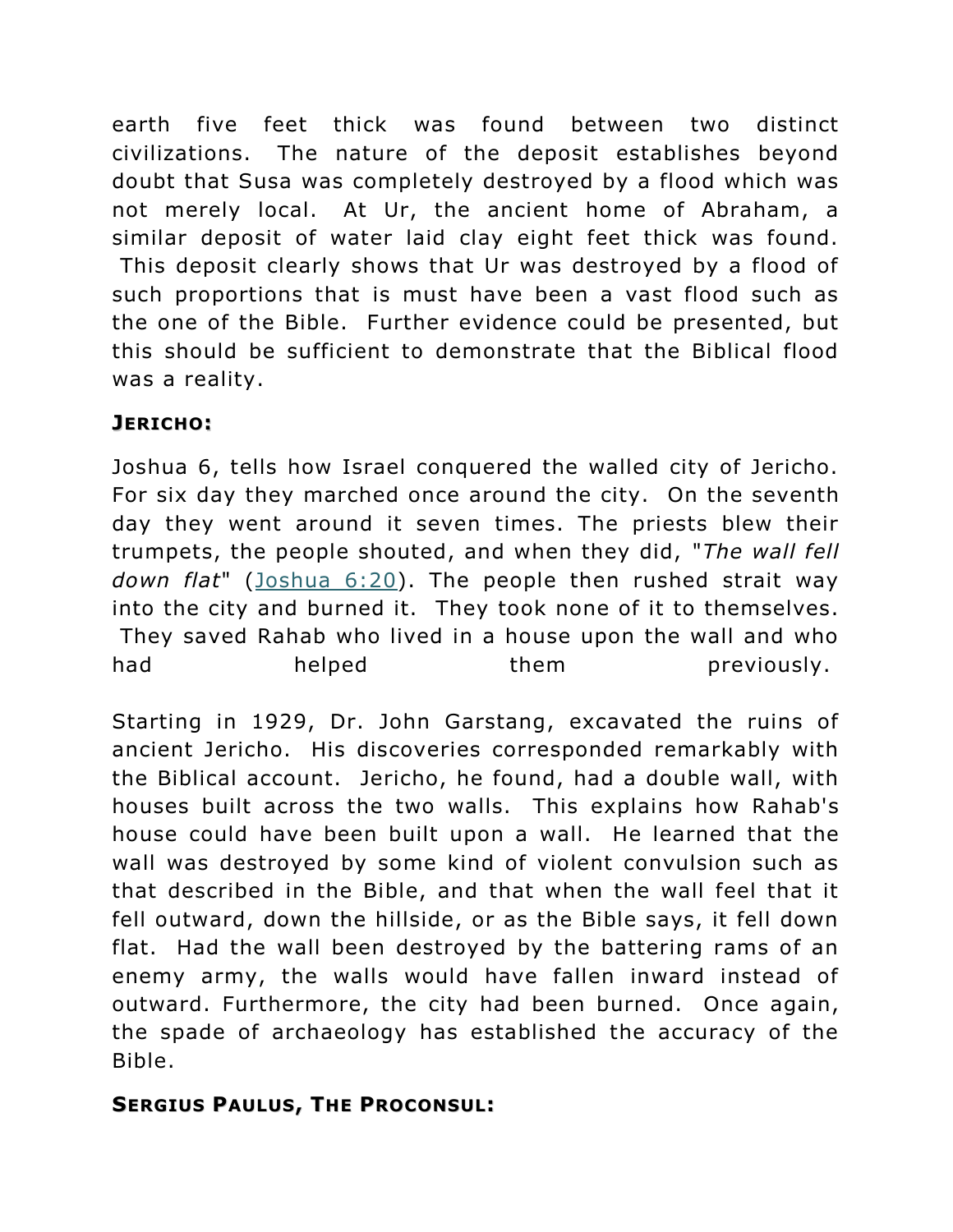In [Acts 13:7,](http://biblia.com/bible/nkjv/Acts%2013.7) mention is made of Sergius Paulus, the proconsul of Cyprus. For a long time, skeptics contended that Luke should have called him propraetor instead of proconsul since this was the usual title. However, coins discovered on Cyprus, have positively



established that the governors of Cyprus were proconsuls. One such coin found at Soli on Cyprus bears the inscription, "Paulus the Proconsul", very possibly referring to the very man mentioned in Acts.

#### **CONFIRMATION BY NON-BIBLICAL WRITERS:**

Some Biblical accounts have been substantiated by non-Biblical writers. For example: the Jewish historian Josephus has said many things concerning facts in the Bible. For example: in Matthew  $14:3,4$ , we are told that Herod put John the Baptist to death for the sake of Herodias, his brother Philip's wife, because John had informed Herod that it wasn't lawful for him to have her as his wife. Josephus tells us why it was unlawful. Herodias had originally been married to Herod's brother, Philip. But she divorced Philip and married Herod. this unlawful marriage was the occasion of John's rebuke. The account of Josephus and the Bible are in perfect accord.

#### **APPARENT INCONSISTENCIES:**

Apparent inconsistencies fade away whenever the Bible is studied with an open mind. An example is found in regard to the ruling family of Palestine In Matthew  $2:1$ , we read of "*Herod the King*" who was reigning when Jesus was born. [Matthew 2:19](http://biblia.com/bible/nkjv/Matthew%202.19) records his death. Yet in [Acts 12:1-2,](http://biblia.com/bible/nkjv/Acts%2012.1-2) we read once more of "*Herod the King*" putting James to death.